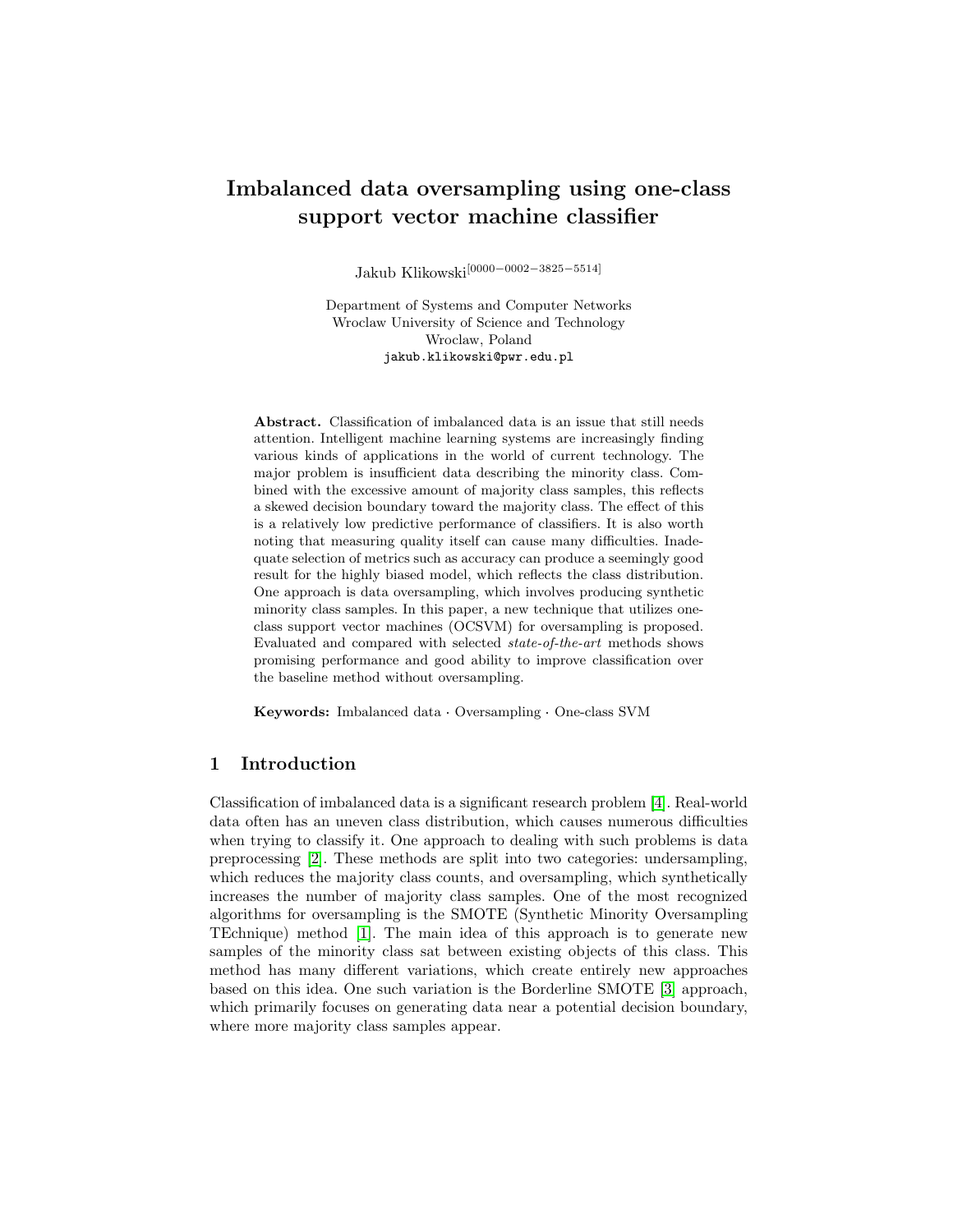J. Klikowski 66

In this paper, a new method for oversampling imbalanced data will be proposed that uses a one-class SVM model for this purpose. A study will be conducted to verify if the proposed approach is able to improve the classification quality compared to selected state-of-the-art oversampling methods.

# 2 Proposed method

Oversampling means generating synthetic samples of a minority class to increase the importance of that class to others. These data should contain an appropriate distribution so that the relationship between objects from different classes is not disturbed. The main idea proposed in this paper focuses on selecting the best matching samples from the synthetically generated ones that follow the minority class distribution. The proposed One-Class Oversampling (OCO) method uses a one class SVM classifier for this selection process. This idea is flexible enough that other one-class models can be used.

```
Algorithm 1: One-Class Oversampling
```

```
Input: DS – Dataset
OCSVM – One class SVM
```
Output: Oversampled DS

- 1 Divide DS into minority data  $(DS_m)$  and majority data  $(DS_M)$ .
- 2 Train  $OCSVM$  model on  $DS_m$
- 3  $N \leftarrow$  Count number of samples in  $DS_M$
- 4 Determine mean  $(\mu)$  and standard deviation  $(\sigma)$  of  $DS_m$
- 5  $X \leftarrow$  Generate N new synthetic samples,
- where  $X \sim \mathcal{N}(\mu, \sigma^2)$
- 6  $DS_n \leftarrow \text{Predict } X \text{ on } OCSVM \text{ model}$ 7  $DS \leftarrow DS_M \cup DS_m \cup DS_n$
- 
- <span id="page-1-0"></span>8 Return oversampled data set DS

Algorithm [1](#page-1-0) presents the workflow of the proposed method in more detail. First, data is split into a minority class, and a majority class is performed. Then a one-class SVM classifier model is trained on the minority class data. Subsequently, the sample quantity in the majority class and the mean and standard deviation for the minority data are calculated. In the next step, new samples are generated according to the estimated normal distribution of the minority class data. Before oversampling, these samples are classified using the OCSVM model learned in step two. Any examples marked as outliers are discarded so that the minority class is reinforced with only the most matched objects. Then the newly composed data is returned by the algorithm. Project implementations are publicly available on the GitHub repository  $<sup>1</sup>$  $<sup>1</sup>$  $<sup>1</sup>$ .</sup>

<span id="page-1-1"></span><sup>1</sup> <https://github.com/w4k2/oco-pprai22>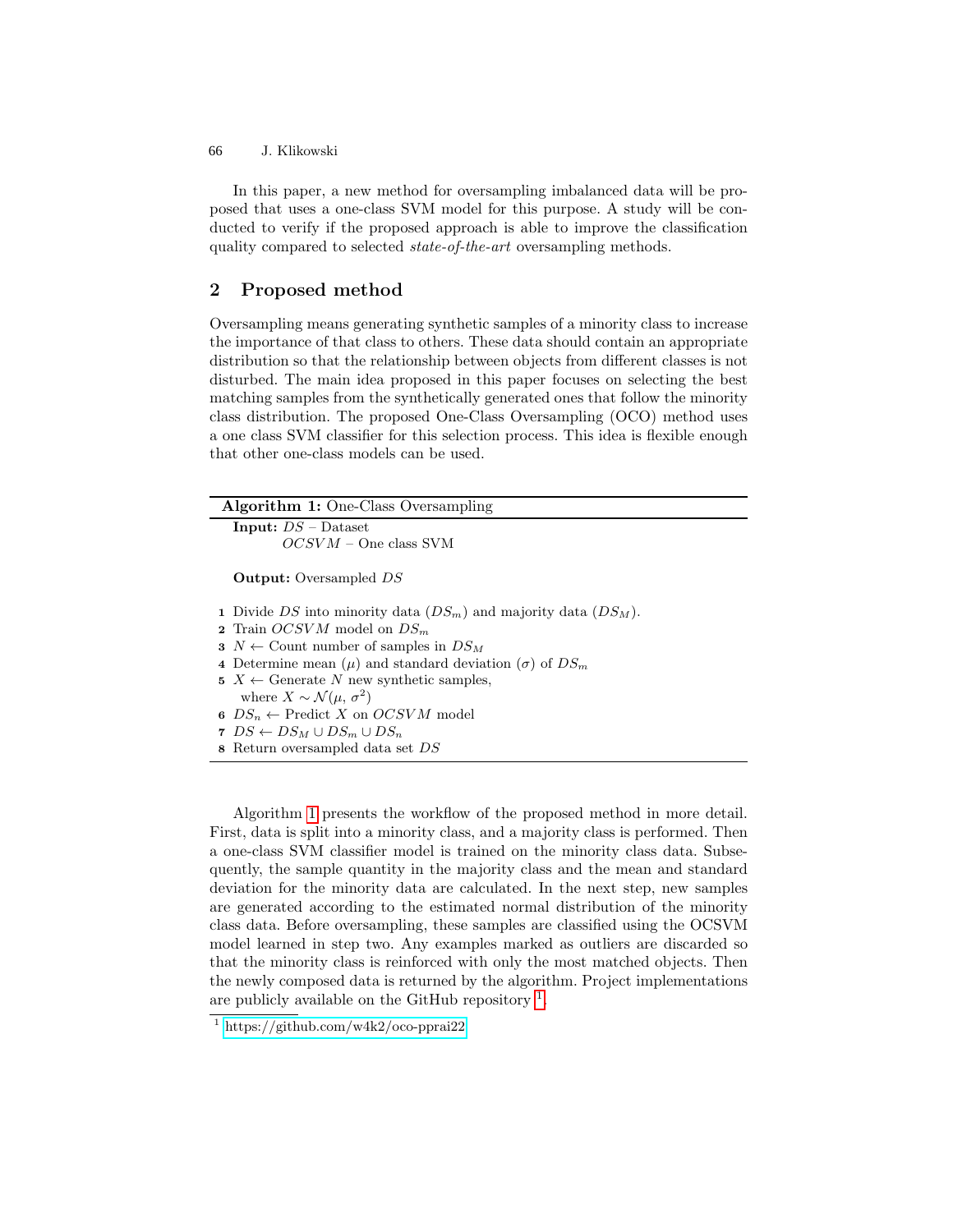# 3 Experimental evaluation

The experimental study was conducted on a selected real-world data set with various features, samples, and imbalance ratios (Tab. [1\)](#page-2-0). A 2-fold stratified crossvalidation procedure with eight repeats was used for evaluation. The G-mean metric expressed classification quality. SMOTE, Borderline SMOTE (BSMOTE), Random Oversampling (ROS), and No Oversampling (NO) model algorithms were selected as reference methods. The support vector machine was used as the base classifier.

<span id="page-2-0"></span>

| Dataset                                             |                    |      | Features Samples Imb. Ratio | OCO(1)                                      | <b>BSMOTE</b> (2)                                           | SMOTE (3)                        | ROS(4)                                                     | NO(5)                         |
|-----------------------------------------------------|--------------------|------|-----------------------------|---------------------------------------------|-------------------------------------------------------------|----------------------------------|------------------------------------------------------------|-------------------------------|
| car-vqood                                           | $\overline{7}$     | 1728 | 25.6                        | $0.967 \pm 0.042$<br>5                      | $0.972 \pm 0.035$<br>5                                      | $0.972 \pm 0.037$<br>5           | $0.973 \pm 0.032$ 0.783 $\pm$ 0.062<br>5                   |                               |
| $dermatology-6$                                     | 35                 | 358  | 16.9                        | $0.959 \pm 0.029$<br>25                     | $0.592 \pm 0.459$<br>5                                      | $0.961 \pm 0.030$<br>125         | $0.961 \pm 0.031$ $0.048 \pm 0.128$<br>125                 |                               |
| ecoli-0-1-4-6 vs.5                                  | $\overline{7}$     | 280  | 13.0                        | $0.885 \pm 0.070$ $0.873 \pm 0.097$         |                                                             | $0.876 \pm 0.095$                | $0.884 \pm 0.096$ $0.875 \pm 0.057$                        |                               |
| $ecoli-0-1-4-7$ vs. $2-3-5-6$                       | 8                  | 336  | 10.6                        | $0.851 \pm 0.071$<br>5                      | $0.836 \pm 0.050$<br>5                                      | $0.842 \pm$<br>0.058<br>5        | 0.847<br>5                                                 | $\pm$ 0.052 0.745 $\pm$ 0.094 |
| ecoli-0-1-4-7 vs.5-6                                | $\overline{7}$     | 332  | 12.3                        | $0.889 + 0.061$<br>5                        | $0.881 + 0.045$<br>5                                        | $0.886 + 0.047$<br>45            | $0.873 + 0.038$                                            | $0.856 + 0.051$               |
| $ecoli-0-1$ _vs_2-3-5                               | $\bf{8}$           | 944  | 9.2                         | $0.861 \pm 0.053$<br>5                      | $0.841 \pm 0.052$<br>5                                      | $0.869 \pm 0.044$<br>25          | $0.870 \pm 0.058$ 0.812 $\pm$ 0.051<br>25                  |                               |
| $ecoli-0-1$ _vs_5                                   | $\overline{7}$     | 240  | 11.0                        | $0.897 \pm 0.054$ 0.879 $\pm$ 0.061<br>5    |                                                             | $0.888 \pm 0.057$                | $0.894 \pm 0.053$ $0.874 \pm 0.044$                        |                               |
| $ecoli-0-2-3-4$ -us-5                               | $\bf 8$            | 202  | 9.1                         | $0.893 \pm 0.043$ $0.876 \pm 0.053$<br>25   |                                                             | $0.892 \pm 0.052$<br>25          | $0.886 \pm 0.051$ $0.867 \pm 0.042$<br>5                   |                               |
| $ecoli-0-2-6-7$ .xs.3-5                             | 8                  | 224  | 9.2                         | $0.828 \pm 0.063$<br>5                      | $0.825 \pm 0.050$<br>5                                      | $0.830 \pm 0.058$<br>5           | $0.834 \pm 0.055$ 0.789 $\pm$ 0.083<br>5                   |                               |
| $ecoli-0-3-4-6$ avs $-5$                            | $\dot{\mathbf{8}}$ | 205  | 92                          | $0.898 \pm 0.047$<br>5                      | $0.882 \pm 0.063$<br>5                                      | $0.887 \pm 0.051$<br>5           | $0.889 \pm 0.053$ $0.843 \pm 0.071$<br>5                   |                               |
| $ecoli-0-3-4-7$ avs $-5-6$                          | 8                  | 257  | 9.3                         | $0.885 \pm 0.038$<br>5                      | $0.884 \pm 0.057$<br>5                                      | $0.889 +$<br>0.042<br>5          | $0.885 \pm 0.038$<br>5                                     | $0.838 \pm 0.067$             |
| $ecoli-0-3-4$ <sub>=</sub> $vs_-5$                  | $\bf 8$            | 200  | 9.0                         | $0.894 \pm 0.047$<br>$\overline{5}$         | $0.883 \pm 0.066$                                           | $0.888 +$<br>0.056<br>5          | $0.886 +$<br>0.055<br>5                                    | 0.867<br>± 0.077              |
| $ecoli - 0 - 4 - 6 = vs. 5$                         | $\overline{7}$     | 203  | 9.2                         | $0.883 \pm 0.073$<br>25                     | $0.866 \pm 0.077$                                           | $0.867 \pm 0.070$                | $0.878 \pm 0.066$<br>5                                     | $0.853 \pm 0.070$             |
| $ecoli-0-6-7$ _vs_3-5                               | $\bf{8}$           | 999  | 91                          | $0.836\,\pm\,0.065$<br>5                    | $0.825 \pm 0.043$<br>5                                      | $0.839 \pm 0.047$<br>5           | $0.828 \pm 0.049$ $0.788 \pm 0.052$<br>5                   |                               |
| ecoli-0-6-7_vs_5                                    | $\overline{7}$     | 220  | 10.0                        | $0.883 \pm 0.041$<br>45                     | $0.872 \pm 0.037$<br>5                                      | $0.872 \pm 0.042$<br>5           | $0.860 \pm 0.036$ $0.838 \pm 0.059$                        |                               |
| ecoli-0 vs. 1                                       | 8                  | 220  | 19                          | $0.980 \pm 0.013$                           | $0.980 \pm 0.011$                                           | $0.982 \pm 0.011$                | $0.981 \pm 0.012$ $0.981 \pm 0.013$                        |                               |
| ecoli1                                              | $\bf 8$            | 336  | 3.4                         | 5                                           | $0.878 \pm 0.033$ 0.886 $\pm$ 0.023 0.877 $\pm$ 0.024<br>35 | 5                                | $0.882 \pm 0.026$ $0.829 \pm 0.058$<br>5                   |                               |
| ecoli2                                              | $\bf 8$            | 336  | 5.5                         | $0.942 \pm 0.027$<br>25                     | $0.924 \pm 0.035$                                           | $0.941 \pm 0.026$<br>25          | $0.937 \pm 0.031$ $0.904 \pm 0.053$<br>5                   |                               |
| ecoli3                                              | $\bf 8$            | 336  | 8.6                         | $0.890 + 0.040$<br>5                        | $0.894 + 0.032$<br>5                                        | $0.891 + 0.031$<br>5             | $0.894 + 0.033 + 743 + 0.066$<br>s                         |                               |
| ecoli4                                              | $\bf 8$            | 336  | 15.8                        | $0.924 \pm 0.031$<br>2345                   | $0.897 \pm 0.039$                                           | $0.897 \pm 0.038$                | $0.897 \pm 0.034$ $0.880 \pm 0.079$                        |                               |
| flare-F                                             | 12                 | 1066 | 23.8                        | $0.793 \pm 0.055$<br>235                    | $0.744 \pm 0.057$<br>5                                      | $0.746 \pm 0.057$<br>5           | $0.775 \pm 0.044$ $0.000 \pm 0.000$<br>235                 |                               |
| led7digit-0-2-4-5-6-7-8-9_vs_1                      | $\bf 8$            | 443  | 11.0                        | $0.900 \pm 0.015$ $0.863 \pm 0.038$<br>24   |                                                             | $0.884 \pm 0.032$<br>24          | $0.871 \pm 0.038$ $0.886 \pm 0.037$                        |                               |
| newthyroid2                                         | $\bf 6$            | 215  | 5.1                         | $0.925 \pm 0.052$ $0.883 \pm 0.047$<br>2345 | 45                                                          | $0.861 \pm 0.040$<br>45          | $0.842 \pm 0.050$ $0.397 \pm 0.121$<br>5                   |                               |
| segment0                                            | 20                 | 2308 | 6.0                         | $0.935 \pm 0.012$<br>5                      | $0.932 \pm 0.014$<br>5                                      | $0.980 +$<br>0.006<br>1245       | $0.977 \pm 0.006$<br>125                                   | $0.689 \pm 0.025$             |
| $v$ chicle $0$                                      | 19                 | 846  | 3.3                         | $0.755 \pm 0.011$<br>5                      | $0.771 \pm 0.015$<br>15                                     | $0.772 \pm 0.012$<br>$1\,$ $5\,$ | $0.772 \pm 0.013$ $0.171 \pm 0.213$<br>$1\mspace{3mu}5$    |                               |
| whicle1                                             | 19                 | 846  | 2.9                         | $0.674 \pm 0.012$<br>345                    | $0.670 \pm 0.014$<br>3, 4, 5                                | $0.658 \pm 0.017$<br>5           | $0.660 \pm 0.016$<br>5                                     | $0.000 \pm 0.000$             |
| $v$ chicle $2$                                      | 19                 | 846  | 2.9                         | $0.735 \pm 0.029$<br>45                     | $0.720 \pm 0.029$<br>5                                      | $0.718 \pm$<br>0.024<br>5        | $0.712 \pm$<br>0.023<br>5                                  | $0.283 \pm 0.028$             |
| whicle3                                             | 19                 | 846  | 3.0                         | $0.675 \pm 0.018$<br>2345                   | $0.663 \pm 0.019$<br>$\Lambda$ 5                            | $0.660 \pm$<br>0.021<br>5        | $0.659 \pm 0.021$<br>5                                     | $0.000 \pm 0.000$             |
| yeast-0-2-5-6_vs_3-7-8-9                            | 9                  | 1004 | 9.1                         | $0.793 \pm 0.043$<br>5                      | $0.792 \pm 0.026$<br>5                                      | $0.798 \pm 0.028$<br>$\it 2\,5$  | $0.796 \pm 0.034$ $0.505 \pm 0.082$<br>5                   |                               |
| yeast-0-2-5-7-9 vs 3-6-8                            | 9                  | 1004 | 9.1                         | $0.909 \pm 0.017$<br>25                     | $0.901 \pm 0.025$<br>5                                      | $0.901 \pm 0.028$<br>5           | $0.900 \pm 0.026$ $0.876 \pm 0.028$<br>5                   |                               |
| $yeast-0-5-6-7-9$ <sub>a</sub> $vs_4$               | 9                  | 528  | 9.4                         | $0.783 \pm 0.030$<br>5                      | $0.780 \pm 0.035$<br>5                                      | $0.781 \pm 0.036$<br>5           | $0.786 \pm 0.032$ 0.134 $\pm$ 0.138<br>5                   |                               |
| $weak-1-2-8-9$ _vs. 7                               | $9\,$              | 947  | 30.6                        | $0.679 \pm 0.090$ $0.604 \pm 0.096$<br>25   | 5                                                           | $0.663 \pm 0.067$<br>25          | $0.653 \pm 0.077$ $0.000 \pm 0.000$<br>5                   |                               |
| $years1 - 4 - 5 - 8$ <sub>u</sub> vs <sub>n</sub> 7 | 9                  | 693  | 22.1                        | $0.613 \pm 0.057$<br>5                      | $0.575 \pm 0.114$<br>5                                      | $0.604 \pm 0.055$<br>5           | $0.619 \pm 0.046 0.000 \pm 0.000$<br>5                     |                               |
| $weak-I$ .vs. $7$                                   | $\bf 8$            | 459  | 14.3                        | $0.698 \pm 0.046$<br>5                      | $0.686 \pm 0.083$<br>5                                      | $0.716 \pm 0.057$<br>5           | $0.695 \pm 0.067$ $0.016 \pm 0.063$<br>5                   |                               |
| $yeast-2$ -vs-4                                     | $9\,$              | 514  | 9.1                         | $0.896 \pm 0.020$<br>345                    | $0.895 \pm 0.033$<br>$3\nmid 5$                             | $0.879 \pm 0.034$<br>5           | $0.876 \pm 0.030$ $0.750 \pm 0.061$<br>5                   |                               |
| yeast3                                              | $9\,$              | 1484 | 8.1                         | $0.917 \pm 0.016$<br>235                    | $0.909 \pm 0.012$<br>5                                      | $0.911 \pm$<br>0.015<br>5        | $0.912 \pm 0.015$ $0.808 \pm 0.031$<br>5                   |                               |
| yeast4                                              | $9\,$              | 1484 | 28.1                        | $0.820 \pm 0.034$ 0.785 $\pm$ 0.036<br>235  | 5                                                           | $0.792 \pm 0.030$<br>5           | $0.805 \pm 0.017$ $0.000 \pm 0.000$<br>9.3.5               |                               |
| yeast5                                              | $9\,$              | 1484 | 32.7                        | $0.952 \pm 0.022$<br>5                      | $0.954 \pm 0.030$<br>5                                      | $0.954 \pm 0.031$<br>5           | $0.963 \pm 0.020$ 0.291 $\pm$ 0.193<br>15                  |                               |
| yeast6                                              | $9\,$              | 1484 | 41.4                        | $0.884 \pm 0.036$<br>5                      | $0.871 \pm 0.061$<br>5                                      | 5                                | $0.880 \pm 0.034$ 0.886 $\pm$ 0.034 0.000 $\pm$ 0.000<br>5 |                               |

Table 1. G-mean metrics with datasets description and statistical analysis